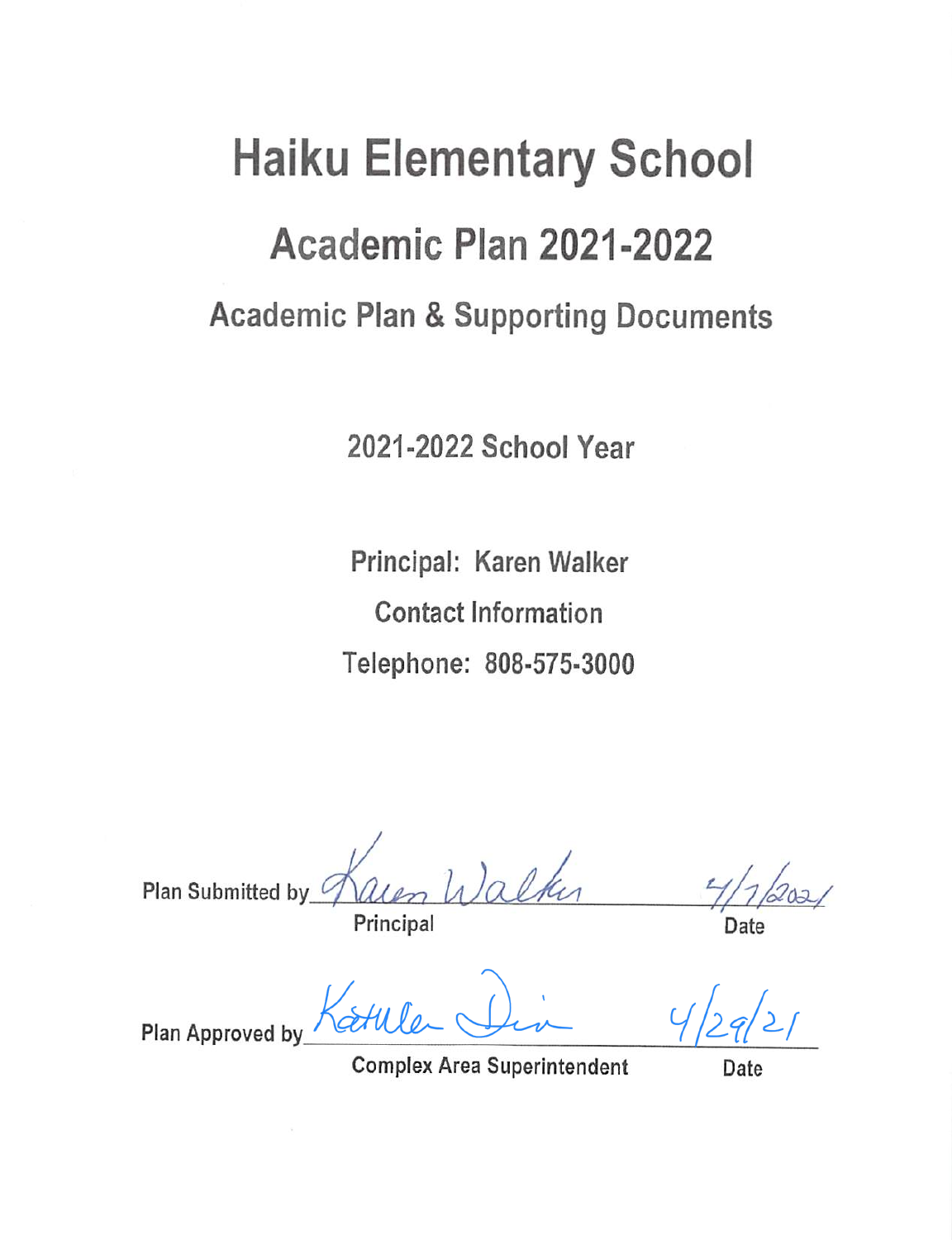

### **Haiku Elementary School**

Developing a collaborative Academic Plan framed by the HIDOE Learning Organization is the foundation for a forward focused 3-Year Academic Plan. An effective Academic Plan utilizes existing school resources to improve and/or introduce new ideas that accelerate the school community's knowledge about ending achievement gaps and providing equitable services for all students. A forward focused Academic Plan clearly describes a school's Theory of Action that incorporates the following:1) analyzing data to explain achievement gaps; 2) incorporating measurable outcomes that inform a school how to close the achievement gap; and, 3) applying contextual and community measurements and assessments.

Starting from a comprehensive needs assessment, schools design measurable outcomes from the study of organizational, instructional, and student support systems. The measurable outcomes are implemented and improved through Plan, Do, Study, Act (PDSA) cycles, and systemized by leading indicators.

### **HIDOE Learning Organization**

**Pipeline of Emerging Ideas:** To prepare for emerging trends, advancements and changes that impact education, ideas are tried and vetted by our schools and teams, some will advance to support the core.

● The **Pipeline of Emerging Ideas** is linked to the HIDOE 2020-30 Strategic Plan (page 5).

**Innovation in Support of the Core:** New strategies and systems for delivering teaching and learning. High-Impact strategies: School Design, Teacher Collaboration, Student Voice.

● The 3-Year Academic Plan incorporates School Design and Student Voice for **Innovation in Support of the Core** (pages 3-4).

**Teaching & Learning Core:** Focus: equity and excellence in core curriculum and supports

● The 3-Year Academic Plan is structured by the HIDOE Learning Organization, and it is founded on the **Teaching & Learning Core** (page 2).



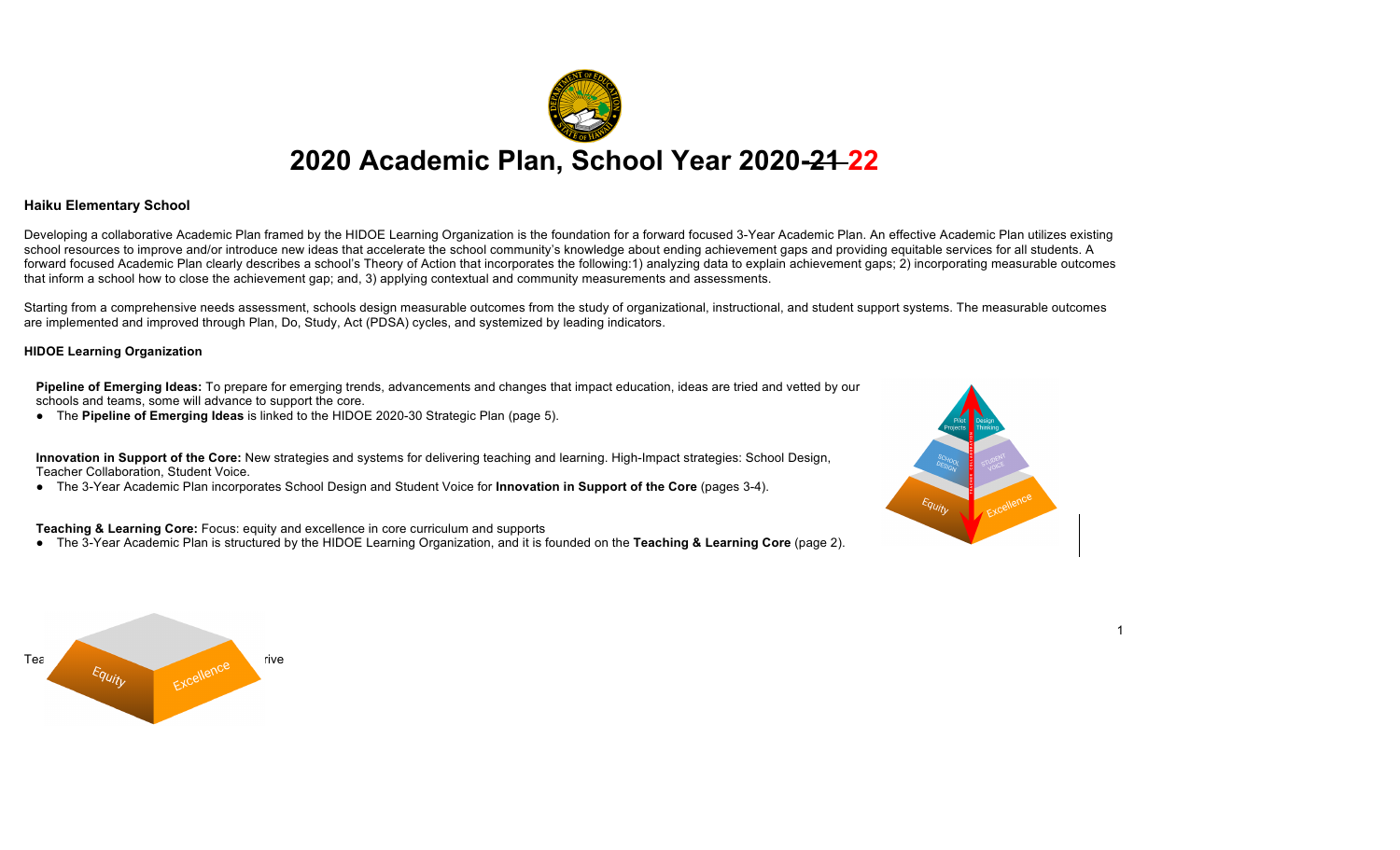# **Teaching & Learning Core: Equity and Excellence**

In order to address equity, list the targeted subgroup(s) and their identified needs. Specifying enabling activities in the academic plan should address identified subgroup(s) and their needs.

| <b>Achievement Gap</b>                                                                                                                                                                                                                                                                                                                                                                                                                                                                                                                                                                                                                                                                                                                                                                         | <b>Theory of Action</b>                                                                                                                                                                                                                                                                                                                                                                                            | <b>Enabling Activity</b>                                                                                                                                                                                                                                                                                                                                                                                                                                                                                                                                                                                                                                                                                                                                                                     |
|------------------------------------------------------------------------------------------------------------------------------------------------------------------------------------------------------------------------------------------------------------------------------------------------------------------------------------------------------------------------------------------------------------------------------------------------------------------------------------------------------------------------------------------------------------------------------------------------------------------------------------------------------------------------------------------------------------------------------------------------------------------------------------------------|--------------------------------------------------------------------------------------------------------------------------------------------------------------------------------------------------------------------------------------------------------------------------------------------------------------------------------------------------------------------------------------------------------------------|----------------------------------------------------------------------------------------------------------------------------------------------------------------------------------------------------------------------------------------------------------------------------------------------------------------------------------------------------------------------------------------------------------------------------------------------------------------------------------------------------------------------------------------------------------------------------------------------------------------------------------------------------------------------------------------------------------------------------------------------------------------------------------------------|
| Identify and describe an achievement gap including but not limited<br>to Special Education or English Learners or any other sub group.<br>The description must be gathered from a CNA such as Title I,<br>WASC Self Study, International Baccalaureate, and may include<br>additional local measurements.<br><b>WASC recommendation from 2014-2015:</b><br>To increase academic school-wide growth in math and<br>reading, a regular vertical articulation process should be<br>implemented to ensure that:<br>• The core curricular programs are aligned<br>vertically, K-5, and appropriately address<br>CCSS,<br>Various assessment measures used are<br>aligned K-5 to the CCSS and articulated<br>vertically.<br>Assessment drives and informs<br>instructional practice in the classroom | What is your Theory of Action (if-then) to improve the achievement<br>gap?<br>Theory of Action: Monitor and Refine Current<br>Academic RTI program for Reading and Math<br>If the school wide Response to Intervention program is<br>continually implemented with fidelity, then all students will<br>receive data driven, targeted whole and small group<br>instruction, which will increase student achievement. | What are your <b>Enabling Activities</b> to improve the achievement<br>gap?<br><b>Student Success (SW 2, 4, 5, 6, 7)</b><br>• K-5 students receive vertically aligned Tier I instruction<br>○ K-5 students will receive targeted<br>differentiated instruction.<br>K-5 students will receive RTI to address skill<br>deficits.<br>80% of K-5 students will show growth in ELA and<br>Math via schoolwide diagnostics.<br>100% of families will be offered the opportunity to<br>participate in family engagement activities in order to<br>promote student success and family communication.<br>The Haiku School community will be invited to<br>showcase college and career readiness<br>opportunities. We will make better use of the PCNC<br>as our parent and community networking lead. |
| Strive HI: (SW 1, 3, 6, 7)<br>Based on the 2019 Strive HI report a double digit (24%<br>ELA and 25% Math) achievement gap between general<br>education students and subgroups (SPED, EL) was                                                                                                                                                                                                                                                                                                                                                                                                                                                                                                                                                                                                   |                                                                                                                                                                                                                                                                                                                                                                                                                    | <b>Staff Success</b><br>Staff including staff that work with subgroups support<br>staff, will continue to participate be actively engaged in<br>and lead professional development: iReady, Lucy<br>Calkins, MTSS, inclusive practices, etc. instruction<br>through strengthening the data team and grade level                                                                                                                                                                                                                                                                                                                                                                                                                                                                               |

 School, Version, date Teachers will continue to analyze data to drive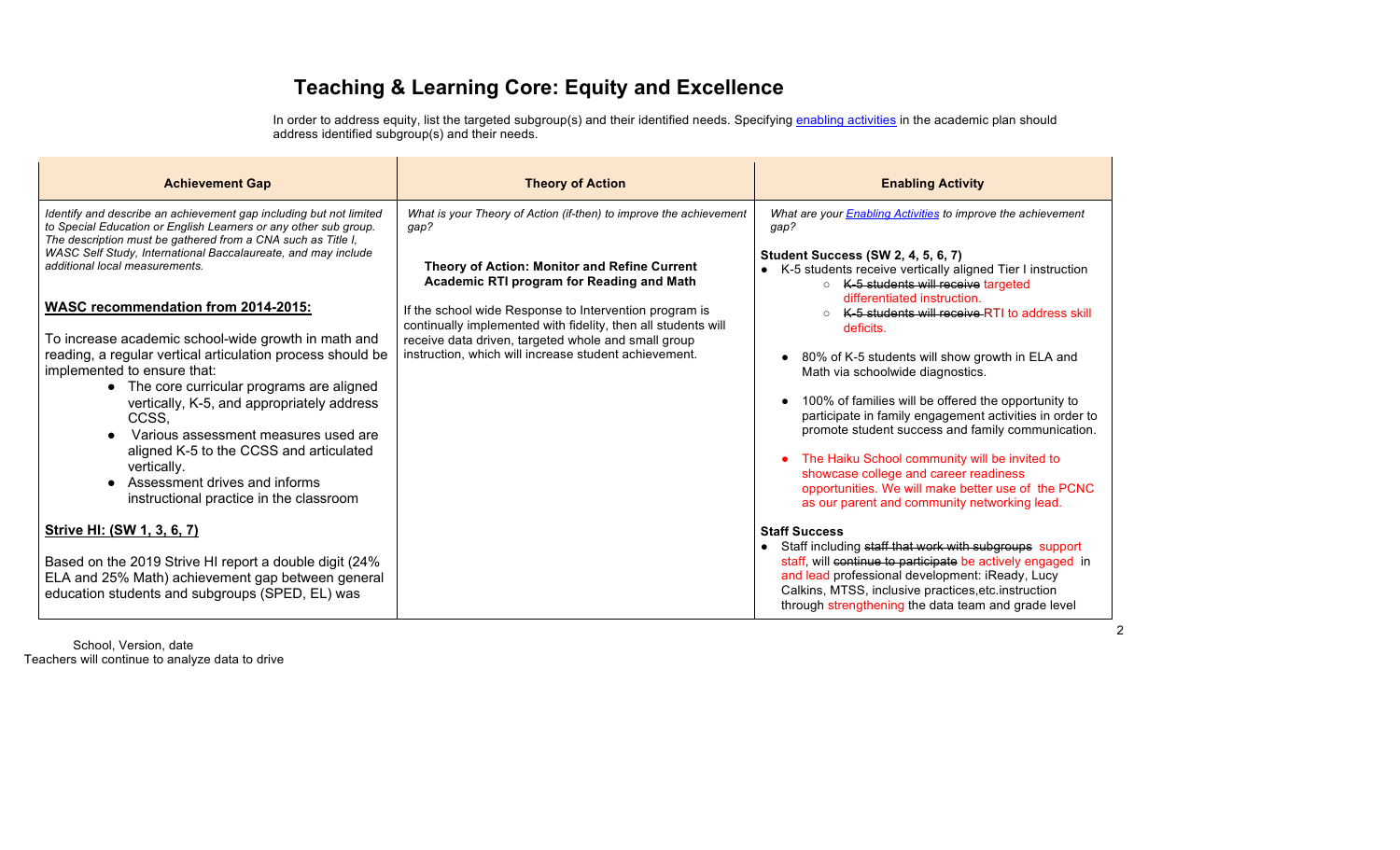



## **Innovation in Support of the Core: School Design and Student Voice**

Describe here your complex/school contexts for School Design and Student Voice. Describe here your current and continuing initiatives that will further advance your 2020-21 School Design and Student Voice. Describe here your Conditions for Success for School Design and Student Voice.

 School, Version, date Teachers will continue to analyze data to drive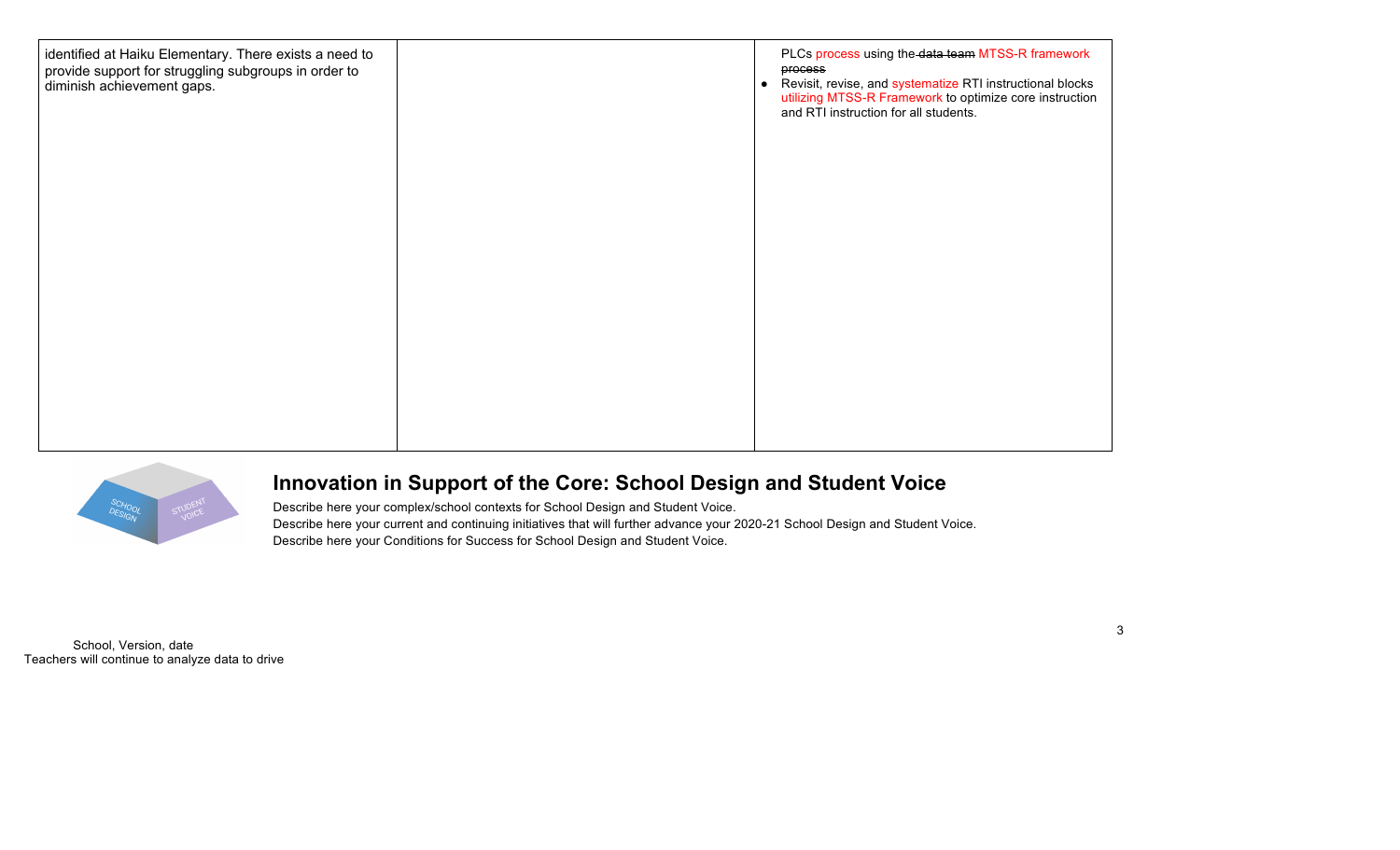| SY 2020-21 Measurable Outcomes                                                                                                                                                                                                                                                                                                                                                                                                                                                                                                                                                                                                                                                                                                                                                                                                                                                                             | SY 2021-22 Measurable Outcomes                                                                                                                                                                                                                                                                                                                                                                                                                                                                                                                                                                                                                                                                                                                                                                                                                                                                                                                                                                                                                                                 | SY 2022-23 Measurable Outcomes                                                                                                                                                                                                                                                                                                                                                                                                                                                                                                                                                                                                                                                                                                                                                                                                                                                                                                                                                                                                                                          |
|------------------------------------------------------------------------------------------------------------------------------------------------------------------------------------------------------------------------------------------------------------------------------------------------------------------------------------------------------------------------------------------------------------------------------------------------------------------------------------------------------------------------------------------------------------------------------------------------------------------------------------------------------------------------------------------------------------------------------------------------------------------------------------------------------------------------------------------------------------------------------------------------------------|--------------------------------------------------------------------------------------------------------------------------------------------------------------------------------------------------------------------------------------------------------------------------------------------------------------------------------------------------------------------------------------------------------------------------------------------------------------------------------------------------------------------------------------------------------------------------------------------------------------------------------------------------------------------------------------------------------------------------------------------------------------------------------------------------------------------------------------------------------------------------------------------------------------------------------------------------------------------------------------------------------------------------------------------------------------------------------|-------------------------------------------------------------------------------------------------------------------------------------------------------------------------------------------------------------------------------------------------------------------------------------------------------------------------------------------------------------------------------------------------------------------------------------------------------------------------------------------------------------------------------------------------------------------------------------------------------------------------------------------------------------------------------------------------------------------------------------------------------------------------------------------------------------------------------------------------------------------------------------------------------------------------------------------------------------------------------------------------------------------------------------------------------------------------|
| What are your Measurable Outcomes around School Design and<br>Student Voice? What are you designing?<br>School Design: (SW 1, 3, 6, 7)<br>• All students will receive whole group, small group<br>and RTI targeted, tiered instruction. Instructional<br>groups will be determined based on end of year<br>diagnostic. Instructional groups will be adjusted<br>based on diagnostic assessment/screening at the<br>beginning of the 1st semester and monthly progress<br>monitoring.<br>• 70% of students will have met 50% of typical growth<br>by mid-year. 80% of students will achieve 80% of<br>typical growth by the end of the year.<br><b>Student Voice: (SW 1, 3, 6, 7)</b><br>• All students will participate in at least one PBL unit to<br>support highly engaging instruction which will<br>decrease the achievement gap between non high<br>need and high need students from 24 points to 19 | What are your Measurable Outcomes around School Design and<br>Student Voice? What are you designing?<br>School Design: (SW 1, 3, 6, 7)<br>All students will receive whole group, small group<br>and RTI targeted, tiered instruction. Instructional<br>groups will be determined based on end of year<br>diagnostic. Instructional groups will be adjusted<br>systematically through teacher collaboration and<br>data analysis every four weeks. based on diagnostic<br>assessment/screening at the beginning of the 1st<br>semester and monthly progress monitoring.<br>All students will be progress monitored on a monthly<br>basis.<br>70% of students will have met 50% of typical growth<br>$\bullet$<br>by mid-year. 80% of students will achieve 80%<br>100% of typical growth by the end of the year.<br><b>Student Voice: (SW 1, 3, 6, 7)</b><br>• All students will participate in at least one PBL unit to<br>support highly engaging instruction which will<br>decrease the achievement gap between non high<br>need and high need students from 19 points to 14 | What are your Measurable Outcomes around School Design and<br>Student Voice? What are you designing?<br><b>School Design: (SW 1, 3, 6, 7)</b><br>All students will receive whole group, small group<br>and RTI targeted, tiered instruction. Instructional<br>groups will be determined based on end of year<br>diagnostic. Instructional groups will be adjusted<br>systematically through teacher collaboration and<br>data analysis every four weeks. based on diagnostic<br>assessment/screening at the beginning of the 1st<br>semester and monthly progress monitoring.<br>• All students will be progress monitored on a<br>monthly basis.<br>70% of students will have met 50% of typical growth<br>by mid-year. 80% of students will achieve 80%<br>100% of typical growth by the end of the year.<br><b>Student Voice: (SW 1, 3, 6, 7)</b><br>All students will participate in at least one PBL unit to<br>support highly engaging instruction which will<br>decrease the achievement gap between non high<br>need and high need students from 14 points to 9 |
| points in ELA and from 25-20 in Math.<br>• HSA Scores will move in an upward trend by gaining<br>at least 2% and increasing from 65% to 67%.<br>• Professional development in student voice and PBL<br>to enable teachers to implement one PBL project<br>each year.                                                                                                                                                                                                                                                                                                                                                                                                                                                                                                                                                                                                                                       | points in ELA and from 20-15 in Math.<br>Come to schoolwide agreement what student voice is<br>$\bullet$<br>and means at Haiku School and develop a plan to<br>integrate it into our curriculum.<br>HSA Scores will move in an upward trend by gaining<br>$\bullet$<br>at least 2% and increasing from 67% to 69%.<br>Professional development in student voice<br>$\bullet$<br>and Professional development in PBL to enable<br>teachers to implement one PBL project each year.                                                                                                                                                                                                                                                                                                                                                                                                                                                                                                                                                                                              | points in ELA and from 15-10 in Math.<br>• HSA Scores will move in an upward trend by gaining<br>at least 2% and increasing from 69% to 71%.<br>Implement and systematize student voice and<br>showcase student voice via PBL<br>Expand Professional development in student voice<br>and Professional development in PBL to enable<br>teachers to implement one PBL project each year.<br>Teacher driven professional development                                                                                                                                                                                                                                                                                                                                                                                                                                                                                                                                                                                                                                       |

 School, Version, date Teachers will continue to analyze data to drive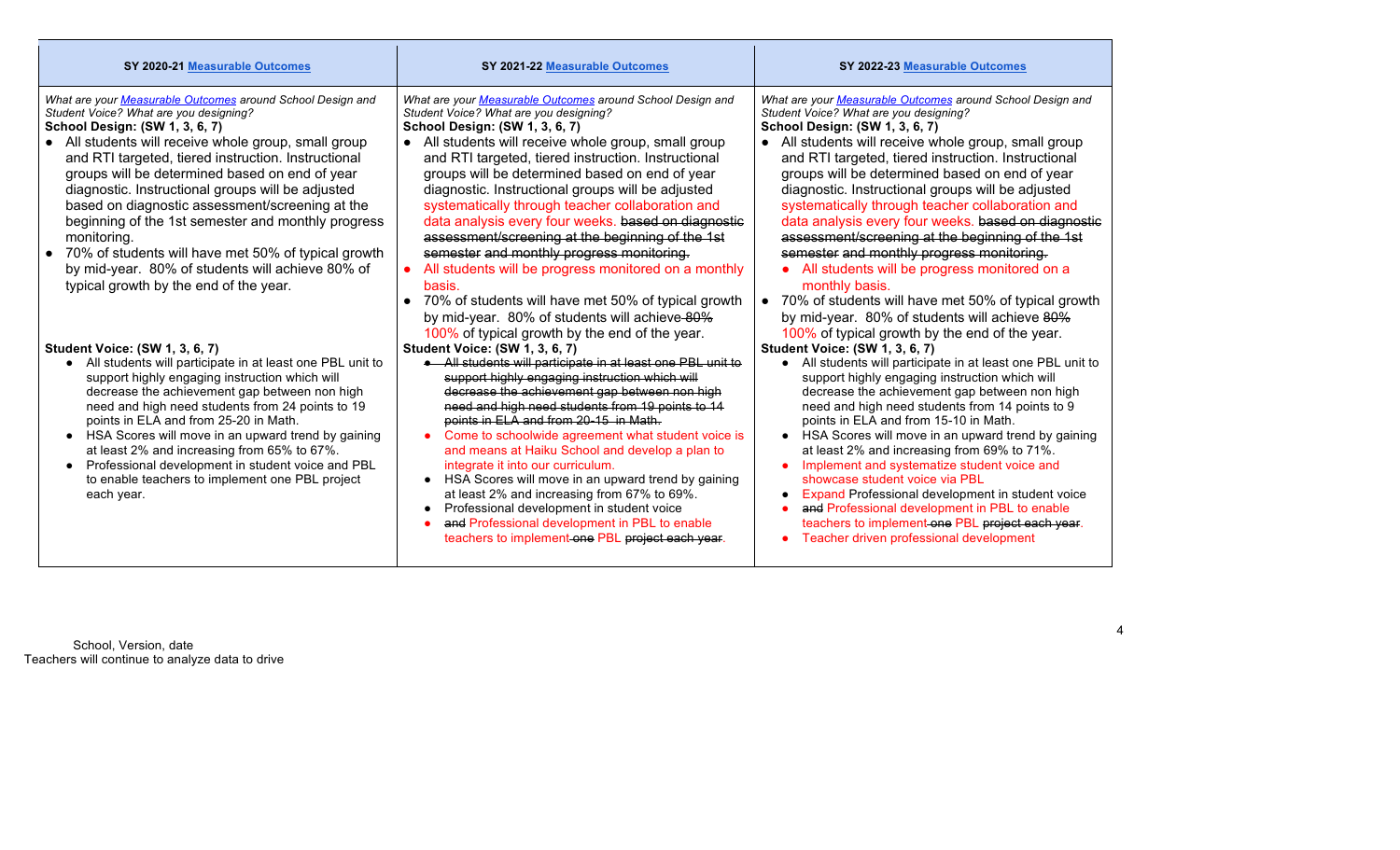| Why are you implementing them?<br><b>School Design: (SW 1, 3, 6, 7)</b><br>Based on WASC Recommendations from 2014-2015 and<br>2019 Strive HI report, Haiku Elementary School (HES) needs<br>to increase academic school-wide growth in ELA and Math to<br>decrease the achievement gap between high needs and non-<br>high needs students.                                                                     | Why are you implementing them?<br>School Design: (SW 1, 3, 6, 7)<br>Based on longitudinal data iReady data, HES needs to<br>continue improving our school wide Response to Intervention<br>(RTI) program, and allocate define instructional resources to<br>ensure academic growth for all students.                                                                                                                                                                                                                                                                                                                         | Why are you implementing them?<br>School Design: (SW 1, 3, 6, 7)<br>Based on longitudinal data iReady data, HES needs to<br>continue improving our school wide Response to Intervention<br>(RTI) program, and allocate define instructional resources to<br>ensure academic growth for all students.                                                                                                                                                                                                                                                                                                                         |
|-----------------------------------------------------------------------------------------------------------------------------------------------------------------------------------------------------------------------------------------------------------------------------------------------------------------------------------------------------------------------------------------------------------------|------------------------------------------------------------------------------------------------------------------------------------------------------------------------------------------------------------------------------------------------------------------------------------------------------------------------------------------------------------------------------------------------------------------------------------------------------------------------------------------------------------------------------------------------------------------------------------------------------------------------------|------------------------------------------------------------------------------------------------------------------------------------------------------------------------------------------------------------------------------------------------------------------------------------------------------------------------------------------------------------------------------------------------------------------------------------------------------------------------------------------------------------------------------------------------------------------------------------------------------------------------------|
| <b>Student Voice: (SW 1, 3, 6, 7)</b><br>Based on the 2019 Strive HI report a double digit (24% ELA<br>and 25% Math) achievement the gap between general<br>education students and subgroups (SPED, EL) was identified<br>at Haiku Elementary. There exists a need to provide support<br>for struggling subgroups in order to decrease achievement<br>gaps and increase proficiency.                            | <b>Student Voice: (SW 1, 3, 6, 7)</b><br>Based on the 2019 Strive HI report a double digit (24% ELA<br>and 25% Math) achievement the gap between general<br>education students and subgroups (SPED, EL) was identified<br>at Haiku Elementary. There exists a need to provide support<br>for struggling subgroups in order to decrease achievement<br>gaps and increase proficiency.<br>Teachers need to understand student voice to train students<br>and prepare them for the next steps in their academic careers.<br>Students need to meet GLOs and develop an understanding of<br>the relationship between GLOs and HA. | <b>Student Voice: (SW 1, 3, 6, 7)</b><br>Based on the 2019 Strive HI report a double digit (24% ELA<br>and 25% Math) achievement the gap between general<br>education students and subgroups (SPED, EL) was identified<br>at Haiku Elementary. There exists a need to provide support<br>for struggling subgroups in order to decrease achievement<br>gaps and increase proficiency.<br>Teachers need to understand student voice to train students<br>and prepare them for the next steps in their academic careers.<br>Students need to meet GLOs and develop an understanding of<br>the relationship between GLOs and HA. |
| How will you know that they are causing an improvement?<br>School Design: (SW 1, 3, 6, 7)<br>• RTI Tiered 1, 2 and 3 instructional and assessment<br>practices will improve and iReady diagnostic scores<br>will increase based on anecdotal data.<br><b>Student Voice: (SW 1, 3, 6, 7)</b><br>• Teachers will generate PBL planning document<br>Achievement gap will decrease and HSA scores will<br>increase. | How will you know that they are causing an improvement?<br>School Design: (SW 1, 3, 6, 7)<br>Students received tiered instruction and are regrouped<br>based on iReady diagnostic, data team process and<br>student voice (surveys, conferences, choice, etc.)<br>Student benchmarks will be met.<br>Staff continues to deliver tiered instruction during RTI<br>school wide schedule, and incorporates iterative<br>change ideas.<br><b>Student Voice: (SW 1, 3, 6, 7)</b><br>• Teachers will generate submit PBL planning<br>document<br>• Achievement gap will decrease and HSA scores will<br>increase.                  | How will you know that they are causing an improvement?<br>School Design: (SW 1, 3, 6, 7)<br>Students received tiered instruction and are regrouped<br>based on iReady diagnostic, data team process and<br>student voice (surveys, conferences, choice, etc.)<br>Student benchmarks will be met.<br>Staff continues to deliver tiered instruction during RTI<br>school wide schedule, and incorporates iterative<br>change ideas.<br><b>Student Voice: (SW 1, 3, 6, 7)</b><br>• Teachers will generate submit PBL planning<br>document<br>• Achievement gap will decrease and HSA scores will<br>increase.                  |

 School, Version, date Teachers will continue to analyze data to drive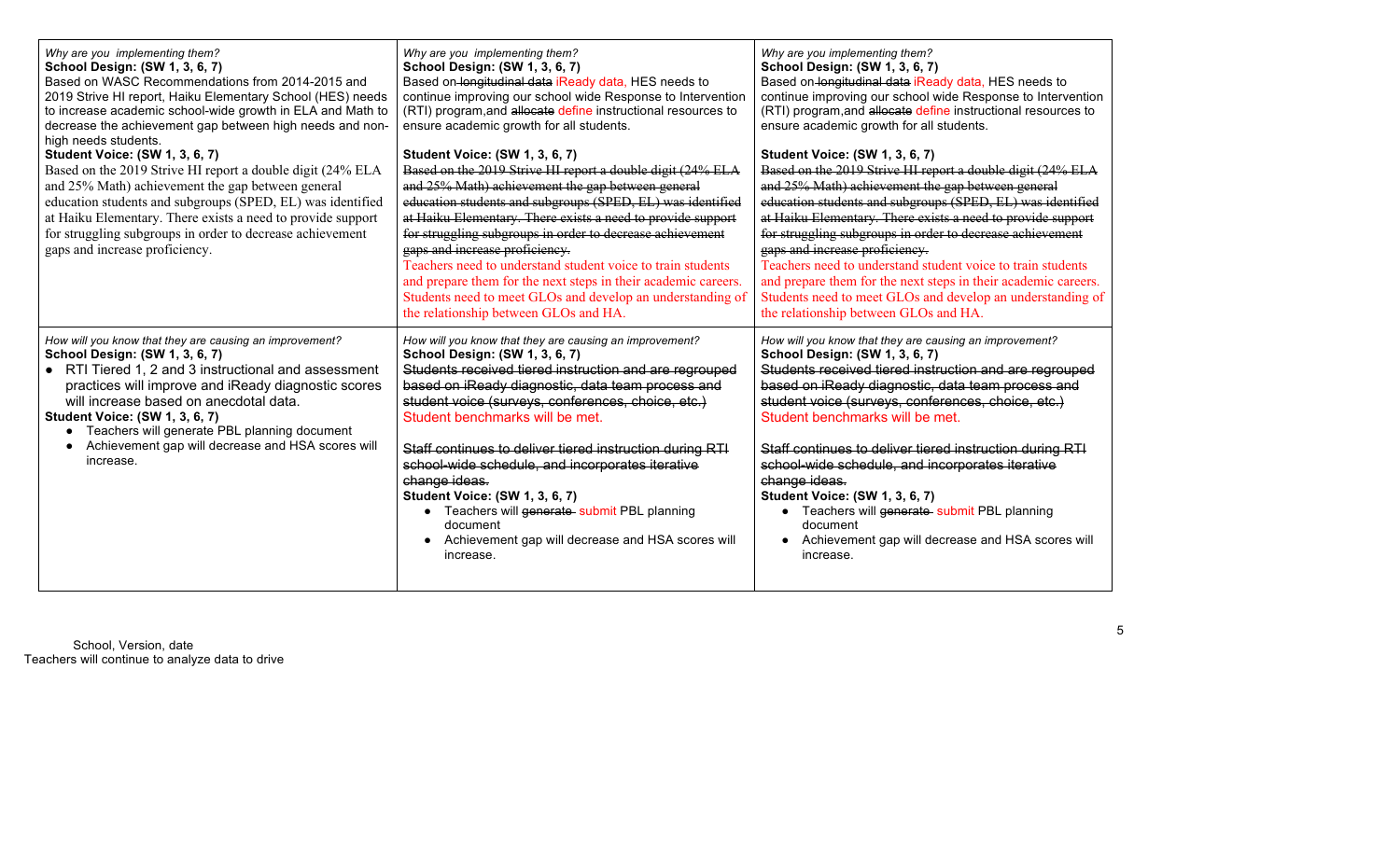

# **Innovation in Support of the Core: School Design and Student Voice**

*FOCUS ON SY 2020-21:* Crosswalk enabling activities, measurable outcomes, and budget outlay and monitoring.

| <b>Baseline Measurements</b>                                                                                                                                                                                                                                                                                                                                                                                                                                                         | <b>Formative Measures</b>                                                                                                                                                                                                                                                                                                                                                                                                                                                                                                                                                                                                                                                                                                                                                                                                                                             | <b>Summative Goals</b>                                                                                                                                                                                                                                                                                                                                                                                                                                                                                                                                                                                                                                                                                                                                                                                                                                          |
|--------------------------------------------------------------------------------------------------------------------------------------------------------------------------------------------------------------------------------------------------------------------------------------------------------------------------------------------------------------------------------------------------------------------------------------------------------------------------------------|-----------------------------------------------------------------------------------------------------------------------------------------------------------------------------------------------------------------------------------------------------------------------------------------------------------------------------------------------------------------------------------------------------------------------------------------------------------------------------------------------------------------------------------------------------------------------------------------------------------------------------------------------------------------------------------------------------------------------------------------------------------------------------------------------------------------------------------------------------------------------|-----------------------------------------------------------------------------------------------------------------------------------------------------------------------------------------------------------------------------------------------------------------------------------------------------------------------------------------------------------------------------------------------------------------------------------------------------------------------------------------------------------------------------------------------------------------------------------------------------------------------------------------------------------------------------------------------------------------------------------------------------------------------------------------------------------------------------------------------------------------|
| Add beginning of the year measurements here.<br>School Design: (SW 1, 3, 6, 7)<br>Students are universally screened and assigned to<br>RTI instructional groups.<br>Staff receive up-to-date professional development<br>and new staff is provided professional development<br>on school academic programs.<br><b>Student Voice: (SW 1, 3, 6, 7)</b><br>Strive HI and school universal screener data will<br>provide baseline data.<br>• PBL assessments will provide baseline data. | Add throughout the year measurements here.<br>School Design: (SW 1, 3, 6, 7)<br>Students received tiered instruction and are regrouped<br>based on three yearly diagnostic screenings and<br>progress monitoring.<br>Staff continues to implement tiered instruction during the RTI<br>school wide schedule, and incorporates iterative change<br>ideas.<br>Walkthroughs<br>Admin walkthroughs<br>• Peer walkthroughs<br><b>MTSS Data Teams</b><br><b>Universal Screener Data</b><br><b>RTI Groupings</b><br><b>Student Voice: (SW 1, 3, 6, 7)</b><br>Strive HI and school universal screener data will<br>provide formative data.<br>Student work<br>Teachers PBL planning document<br>• PBL assessment data and growth over a two year<br>period.<br>Student self-assessment & reflections on GLOs/HA<br>Tripod Survey (Gr. 3-5)<br>Student portfolios/data binders | Add end of year goals here.<br><b>School Design: (SW 1, 3, 6, 7)</b><br>Students received tiered instruction and are regrouped<br>based on three yearly diagnostic screenings and progress<br>monitoring.<br>Staff continues to implement tiered instruction during the RTI<br>school wide schedule, and incorporates iterative change ideas.<br>Walkthroughs<br>• Admin walkthroughs<br>Peer walkthroughs<br><b>MTSS Data Teams</b><br><b>Universal Screener Data</b><br><b>RTI Groupings</b><br><b>Student Voice: (SW 1, 3, 6, 7)</b><br>Strive HI and school universal screener data will<br>provide formative data.<br>Student work<br><b>Teachers PBL planning document</b><br>PBL assessment data and growth over a two year<br>period.<br>Student self-assessment & reflections on GLOs/HA<br>Tripod Survey (Gr. 3-5)<br>Student portfolios/data binders |
|                                                                                                                                                                                                                                                                                                                                                                                                                                                                                      | Student-led conferences                                                                                                                                                                                                                                                                                                                                                                                                                                                                                                                                                                                                                                                                                                                                                                                                                                               | Student-led conferences                                                                                                                                                                                                                                                                                                                                                                                                                                                                                                                                                                                                                                                                                                                                                                                                                                         |

 School, Version, date Teachers will continue to analyze data to drive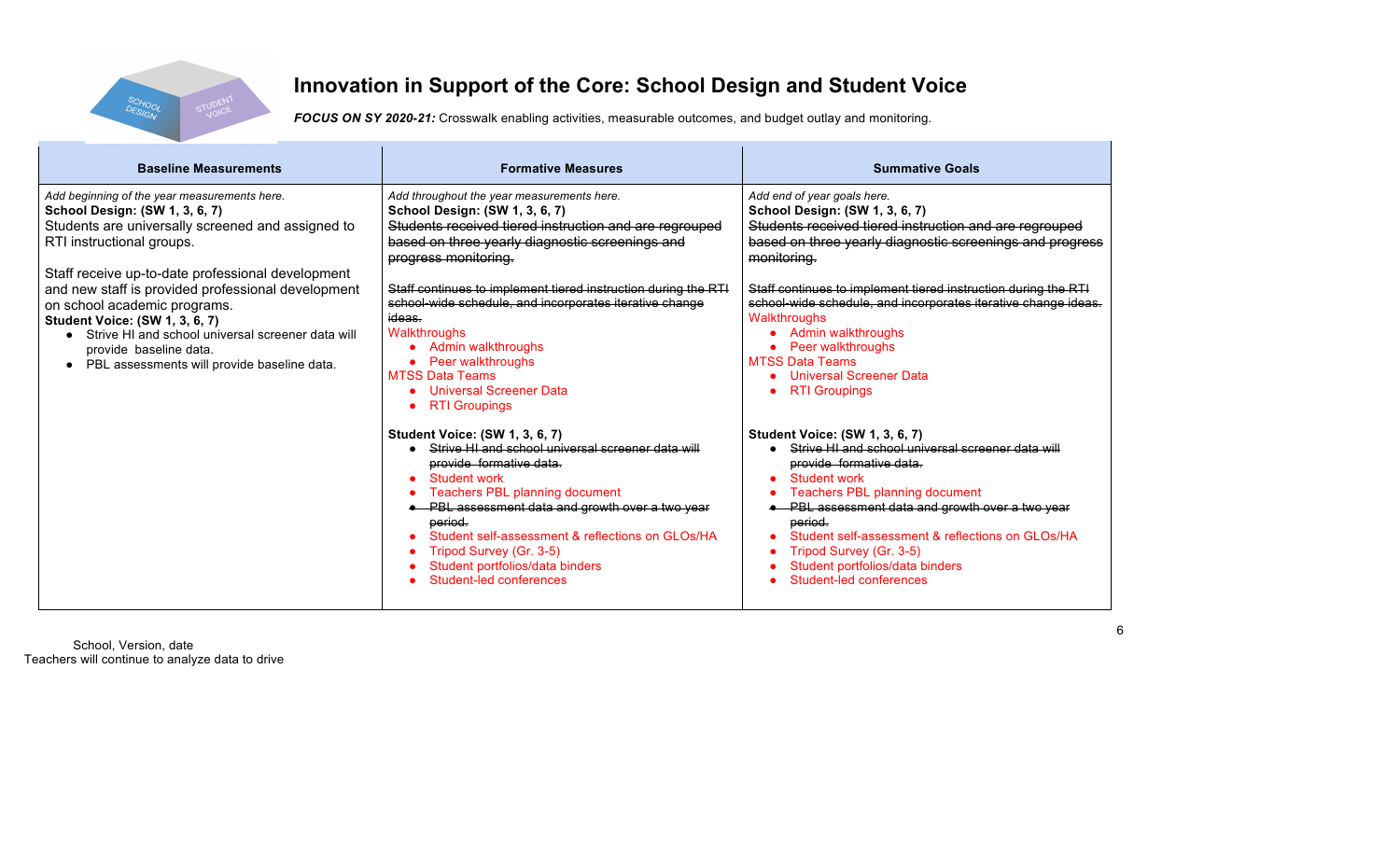### **Student Outcomes (SY 2020-2122)**

|           | <b>Measurable Outcome(s)</b>                                                                                                                                                                                                                                                                                                                                                                                                                                                                                                                                                                                                                                                                             | <b>Enabling Activity</b>                                                                                                                                                                                                                                                                                                                                                                                                                                                                                                                                                                             | <b>Duration</b><br>Fall, Spring.<br>Yearlong | Source of<br><b>Funds</b><br>Program ID | <b>School Monitoring</b><br><b>Activity</b>                                          | <b>Frequency</b><br>Quarter, Semester,<br>Annual | <b>Complex Monitoring Activity</b><br>(to be completed by CAS) |
|-----------|----------------------------------------------------------------------------------------------------------------------------------------------------------------------------------------------------------------------------------------------------------------------------------------------------------------------------------------------------------------------------------------------------------------------------------------------------------------------------------------------------------------------------------------------------------------------------------------------------------------------------------------------------------------------------------------------------------|------------------------------------------------------------------------------------------------------------------------------------------------------------------------------------------------------------------------------------------------------------------------------------------------------------------------------------------------------------------------------------------------------------------------------------------------------------------------------------------------------------------------------------------------------------------------------------------------------|----------------------------------------------|-----------------------------------------|--------------------------------------------------------------------------------------|--------------------------------------------------|----------------------------------------------------------------|
| $\bullet$ | School Design: (SW 1, 3, 6, 7)<br>All students will receive RTI<br>tiered instruction, and<br>instructional groups will be<br>adjusted based on universal<br>screening at the beginning<br>of the 1st Semester.<br>All students will receive<br>whole group, small group<br>and RTI targeted, tiered<br>instruction. Instructional<br>groups will be determined<br>based on end of year<br>diagnostic. Instructional<br>groups will be adjusted<br>systematically through<br>teacher collaboration and<br>data analysis every four<br>weeks. based on diagnostic<br>assessment/screening at the<br>beginning of the 1st<br>semester and monthly<br>progress monitoring.<br>All students will be progress | K-5 students receive tiered<br>instruction<br><b>Student Success</b><br>K-5 students receive vertically<br>aligned Tier I instruction<br>K 5 students will<br>receive targeted<br>differentiated<br>instruction.<br>K 5 students will<br>receive-RTI to<br>address skill deficits.<br>80% of K-5 students will<br>show growth in ELA and<br>Math via schoolwide<br>diagnostics.<br>$\Omega$<br>100% of families will be<br>offered the opportunity to<br>participate in family<br>engagement activities in<br>order to promote student<br>success and family<br>communication. (SW 2, 4, 5,<br>6, 7) | Fall/Spring                                  | 18902<br>Title I;<br>42101<br>(WSF)     | Data Teams/Faculty<br>Meeting/RTI Schedule;<br>Steering Team<br>Walkthroughs;        | Weekly/Monthly                                   |                                                                |
|           | monitored on a monthly<br>basis.<br>70% of students will have                                                                                                                                                                                                                                                                                                                                                                                                                                                                                                                                                                                                                                            | K-5 students improve universal<br>screening scores by passing i-<br>Ready lessons.                                                                                                                                                                                                                                                                                                                                                                                                                                                                                                                   | Spring                                       | 18902<br>Title +:<br>42101<br>(WSE)     | Data Teams/Faculty<br>Meeting/RTI Schedule;<br><b>Steering Team</b><br>Walkthroughs: | Weekly/Monthly                                   |                                                                |

 School, Version, date Teachers will continue to analyze data to drive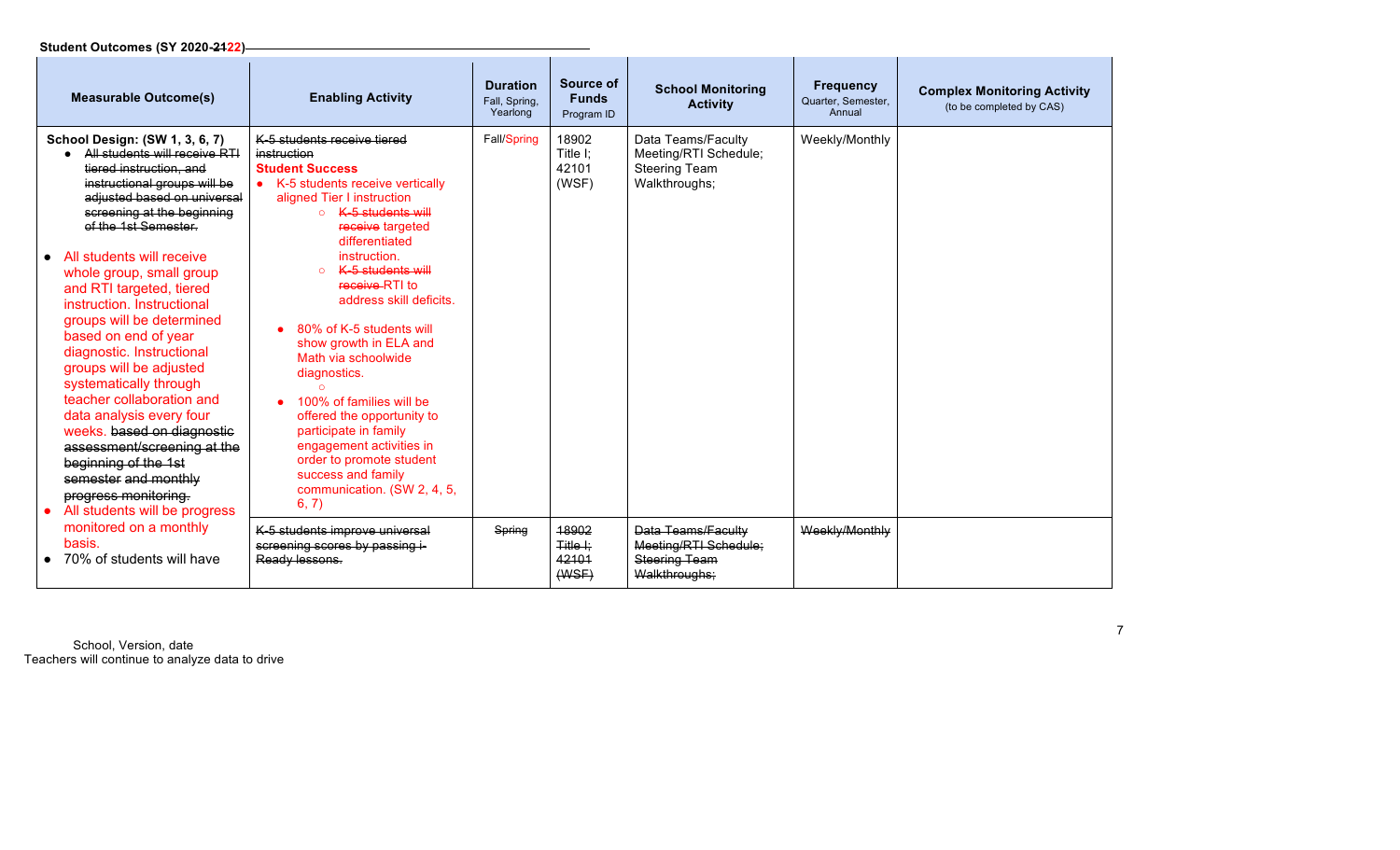### **Staff Outcomes (SY 2020-21)**

| <b>Measurable Outcome(s)</b>                                                                                                                 | <b>Enabling Activity</b>        | <b>Duration</b><br>Fall, Spring,<br>Yearlong | Source of<br><b>Funds</b><br>Program ID | <b>School Monitoring</b><br><b>Activity</b>                                                  | <b>Frequency</b><br>Quarter, Semester,<br>Annual | <b>Complex Monitoring Activity</b><br>(to be completed by CAS) |
|----------------------------------------------------------------------------------------------------------------------------------------------|---------------------------------|----------------------------------------------|-----------------------------------------|----------------------------------------------------------------------------------------------|--------------------------------------------------|----------------------------------------------------------------|
| School Design: (SW 1, 3, 6, 7)<br>All students will receive RTI tiered<br>instruction, and instructional<br>groups will be adjusted based on | <b>Professional Development</b> | Yearlong                                     | 18902<br>Title I:<br>42101<br>(WSF)     | Sign-in sheets; faculty<br>calendars, agendas,<br>meeting notes,<br>student/teacher evidence | Weekly/Monthly                                   |                                                                |
| universal screening at the<br>beginning of the 1st Semester.                                                                                 |                                 |                                              |                                         |                                                                                              |                                                  |                                                                |
| <b>Student Voice: (SW 1, 3, 6, 7)</b><br>All students will                                                                                   |                                 |                                              |                                         |                                                                                              |                                                  |                                                                |

 School, Version, date Teachers will continue to analyze data to drive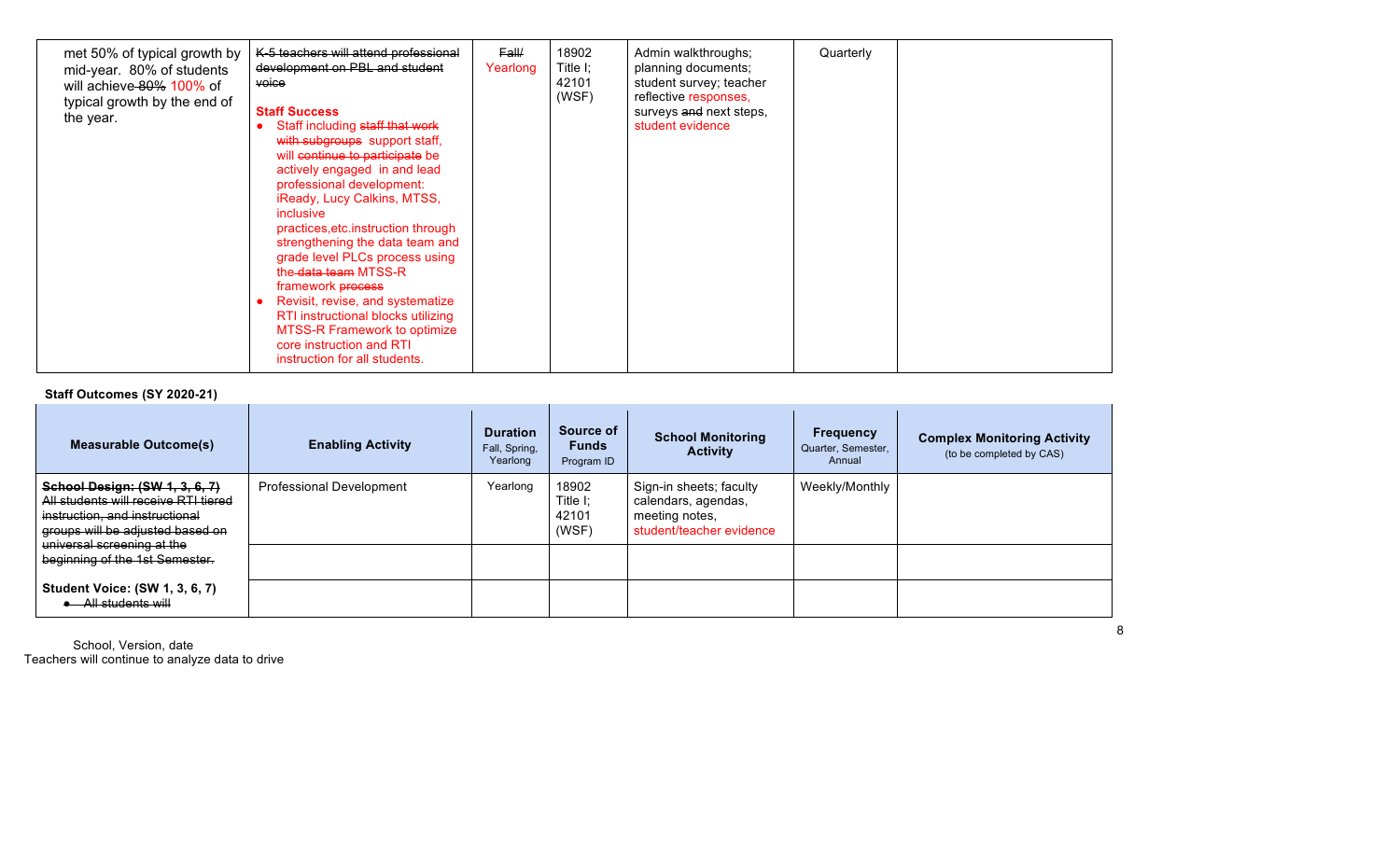|           | participate/complete in at                            |  |  |   |                                           |
|-----------|-------------------------------------------------------|--|--|---|-------------------------------------------|
|           | least one PBL unit to                                 |  |  |   |                                           |
|           | support highly engaging                               |  |  |   |                                           |
|           | instruction which will                                |  |  |   |                                           |
|           | decrease the achievement                              |  |  |   |                                           |
|           | gap between non high need                             |  |  |   |                                           |
|           | and high need students                                |  |  |   |                                           |
|           | from 24 points to 19 points                           |  |  |   |                                           |
|           | in ELA and from 25-20 in                              |  |  |   |                                           |
|           | Math.                                                 |  |  |   |                                           |
|           | <b>HSA Scores will move in an</b>                     |  |  |   |                                           |
|           | upward trend by gaining at<br>least 2% and increasing |  |  |   |                                           |
|           | from 65% to 67%.                                      |  |  |   |                                           |
|           | • All students will participate                       |  |  |   | Abigale Prock 3/4/21 12:37 AM             |
|           | in at least one PBL unit to                           |  |  |   | <b>Comment: Testing was not completed</b> |
|           | support highly engaging                               |  |  |   | last year.                                |
|           | instruction which will                                |  |  |   | Jennifer Smith 3/13/21 12:35 AM           |
|           | decrease the achievement                              |  |  |   | Comment: _Marked as resolved_             |
|           | gap between non high need                             |  |  |   | Daria Boone 3/13/21 12:55 AM              |
|           | and high need students                                |  |  |   | Comment: _Re-opened_                      |
|           | from 19 points to 14 points                           |  |  |   | PD on Student Voice and visits to schools |
|           | in ELA and from 20-15 in                              |  |  |   | that incorporate HA would be good next    |
|           | Math.                                                 |  |  |   | steps.                                    |
|           | • Come to schoolwide                                  |  |  |   |                                           |
|           | agreement what student                                |  |  |   |                                           |
|           | voice is and means at                                 |  |  |   |                                           |
|           | Haiku School and develop a                            |  |  |   |                                           |
|           | plan to integrate it into our                         |  |  |   |                                           |
|           | curriculum.                                           |  |  |   |                                           |
|           | • HSA Scores will move in an                          |  |  |   |                                           |
|           | upward trend by gaining at                            |  |  |   |                                           |
|           | least 2% and increasing                               |  |  |   |                                           |
|           | from 67% to 69%.                                      |  |  |   |                                           |
| $\bullet$ | Professional development<br>in student voice          |  |  |   |                                           |
| $\bullet$ | and Professional                                      |  |  |   |                                           |
|           | development in PBL to                                 |  |  |   |                                           |
|           | enable teachers to                                    |  |  |   |                                           |
|           |                                                       |  |  |   |                                           |
|           |                                                       |  |  | q |                                           |

 School, Version, date Teachers will continue to analyze data to drive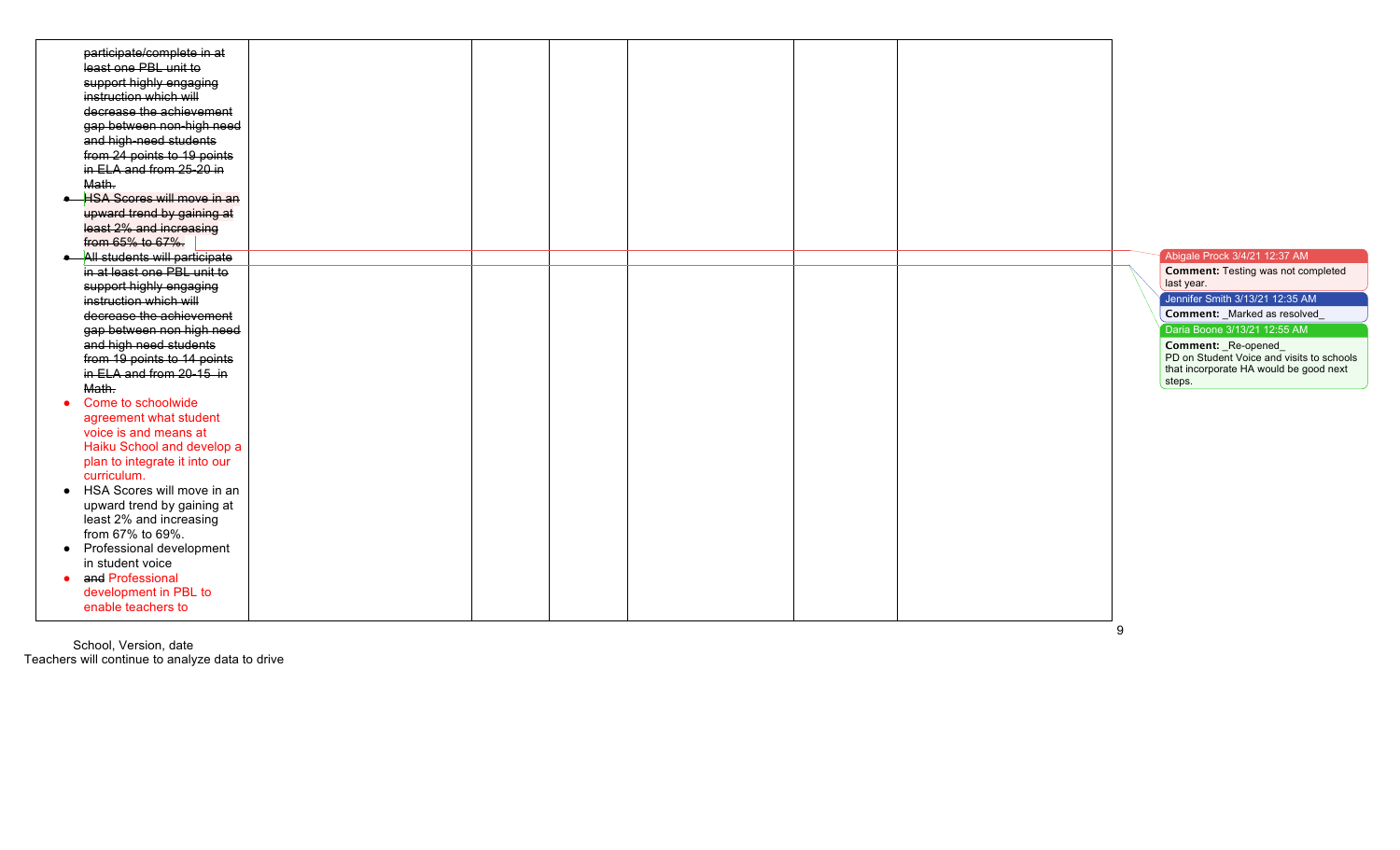| implement one PBL project  <br><del>each year</del> . |  |  |  |
|-------------------------------------------------------|--|--|--|
|                                                       |  |  |  |



## **Pipeline of Emerging Ideas: Pilot Projects and Design Thinking**

When HIDOE references innovation and emerging ideas, the Department is responding to important mindsets that embrace new ideas, replace dated practices, and strive for better solutions. Therefore, the Learning Organization must be prepared to uphold innovative learning environments that elevate a school's collective work, expand capacity to improve, and continuously advance student learning.

The HIDOE 2030 Promise Plan will be drafted to help school communities open conversations about the *Pipeline of Emerging Ideas*.

| <b>School Ideas for Innovation and Pilot Projects</b>                                                                                                                                                                                                                                                                                                                                                                                                                                                                                                                                                                                                                                                                                                                                                    | <b>Conditions for Success</b>                                                                                                                                                                                                                                                                                                                                              |
|----------------------------------------------------------------------------------------------------------------------------------------------------------------------------------------------------------------------------------------------------------------------------------------------------------------------------------------------------------------------------------------------------------------------------------------------------------------------------------------------------------------------------------------------------------------------------------------------------------------------------------------------------------------------------------------------------------------------------------------------------------------------------------------------------------|----------------------------------------------------------------------------------------------------------------------------------------------------------------------------------------------------------------------------------------------------------------------------------------------------------------------------------------------------------------------------|
| Please describe your school's ideas around innovation and pilot projects.<br>While referencing the "Forward Focused" Plan, please describe your school's ideas around<br>innovation and pilot projects. Your draft will be a valuable tool to collect feedback and solicit support<br>from the Complex Area Superintendent, parents, students, and community stakeholders.<br>Supporting Each Child To Experience Success: (SW 1, 3, 6, 7)<br>Incorporating the 10 year HIDOE Action Plan, "A learning design that is structured<br>around exploration, creativity, discovery, design and engagement"<br>BKM Math Project; ECRI; Project-based learning; HA; student voice; collaboration;<br>HSSS (Social Studies); Computer Science Standards, MTSS-R, SEL, Faculty and<br><b>Staff Wellness, NGSS</b> | Please describe your Conditions for Success:<br>(SW 2, 4, 5, 6, 7)<br>Provide job-embedded professional development<br>Monitor for fidelity of implementation and measure student success.<br>Educate and engage families so that they can become more involved in their<br>student's learning.<br>Develop community partnerships to promote college and career readiness. |

 School, Version, date Teachers will continue to analyze data to drive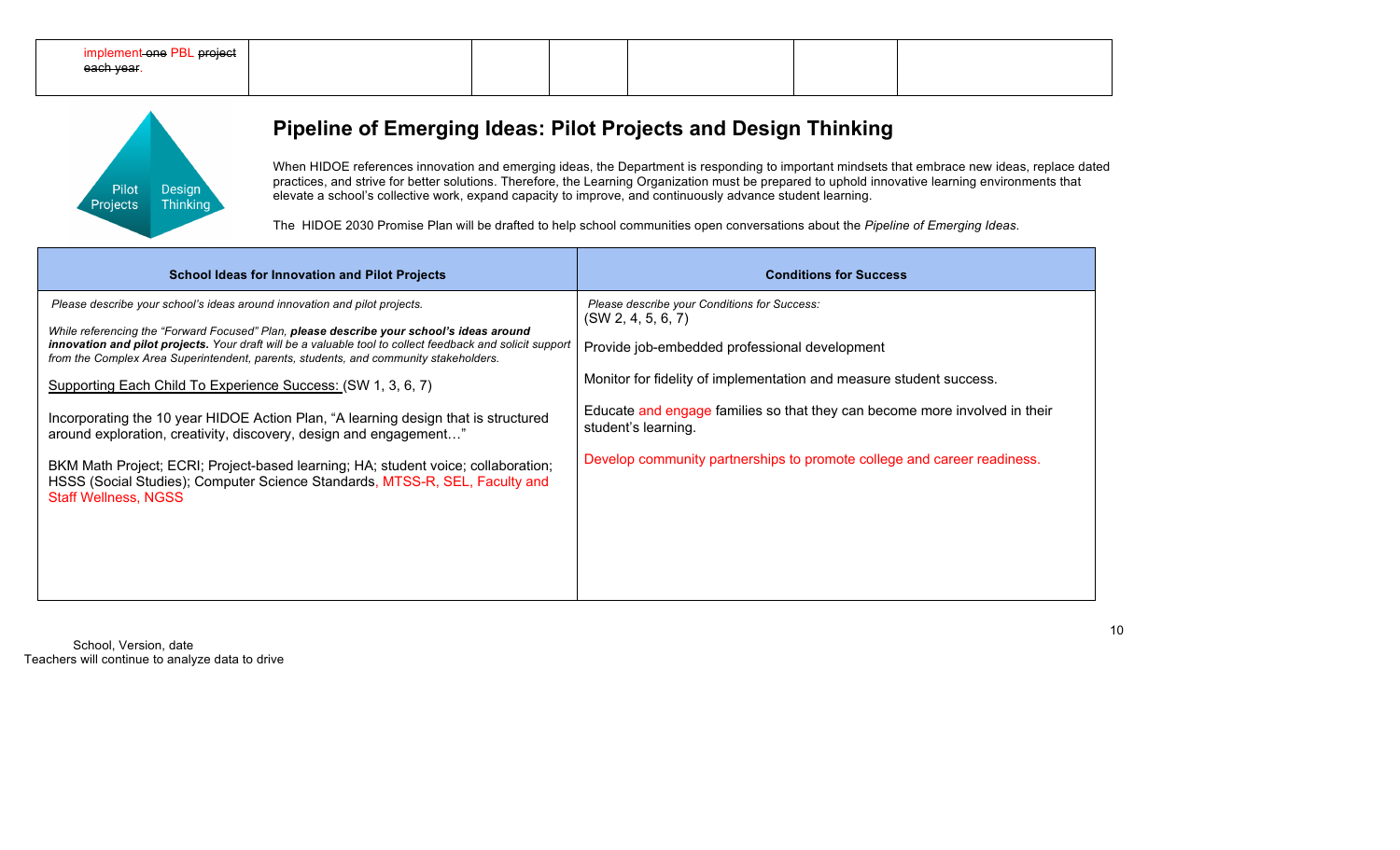Title I Addendum to the 2020 - 2022 Academic Plan (AcPlan), School Year 2021-22

**School Name:** Date: f Haiku Elementary School 04/05/2-2

Directions:

1. All schoolwide (SW) program plan requirements must be addressed in the AcPlan and/or through other evidence.<br>
2 Within the AcPlan Jabal Lootions where SW resources also contained as a set of the set of containing the c

| where a construct the ACT ranger and the SW program plan requirements are addressed, if applicable (e.g. SW 5, SW 0, SW 7).<br>On this document, summarize locations<br>ر<br>پ<br>ကိ                                                                                                                                                                                                                                                                                                                                                      | in the AcPlan and other evidence that SW program plan requirements are addressed.                            |                                                                                                                             |
|-------------------------------------------------------------------------------------------------------------------------------------------------------------------------------------------------------------------------------------------------------------------------------------------------------------------------------------------------------------------------------------------------------------------------------------------------------------------------------------------------------------------------------------------|--------------------------------------------------------------------------------------------------------------|-----------------------------------------------------------------------------------------------------------------------------|
| SW Program Plan Requirements (ESSA 1114(b))                                                                                                                                                                                                                                                                                                                                                                                                                                                                                               | Location in the AcPlan<br>where the SW Program<br>Plan Requirement is<br>(e.g. page #, section)<br>addressed | Program Plan Requirement is<br>(e.g. CNA, SCC Assurances)<br>Other evidence that the SW<br>addressed                        |
| academic achievement of children in relation to the challenging State academic<br>standards, particularly the needs of those children who are failing, or are at-risk<br>assessment of the entire school that takes into account information on the<br>SW 1: The school's Academic Plan is based on a comprehensive needs<br>of failing to meet the challenging academic standards.                                                                                                                                                       | page #: 3-10                                                                                                 | Assessment (CNA) WASC Chapter<br>Submitted Comprehensive Needs<br>2 Self study & report                                     |
| parents and other members of the community to be served and individuals who<br>paraprofessionals, complex area staff, to the extent feasible, and if appropriate,<br>will carry out such plan, including teachers, principals, other school leaders,<br>specialized instructional support personnel, technical assistance providers,<br>SW 2: The school's Academic Plan is developed with the involvement of<br>school staff, if the plan relates to a secondary school, students, and other<br>individuals as determined by the school. | page #:3, 11                                                                                                 | MTSS Team emailed by Principal<br>sharing AC Plan for their review<br><b>SCC Assurances</b><br>and comment<br>Staff meeting |
| SW 3: The school's Academic Plan and its implementation shall be regularly<br>monitored and revised as necessary based on student needs to ensure that all<br>students are provided opportunities to meet the challenging State academic<br>standards                                                                                                                                                                                                                                                                                     | page #: 3-11, section Schools<br>monitored and revised as<br>Academic plan will be<br>necessary              | Academic Review/Reflection<br>Data teams and PLC notes<br>WASC documentation<br>Meeting notes<br>Team(ART)                  |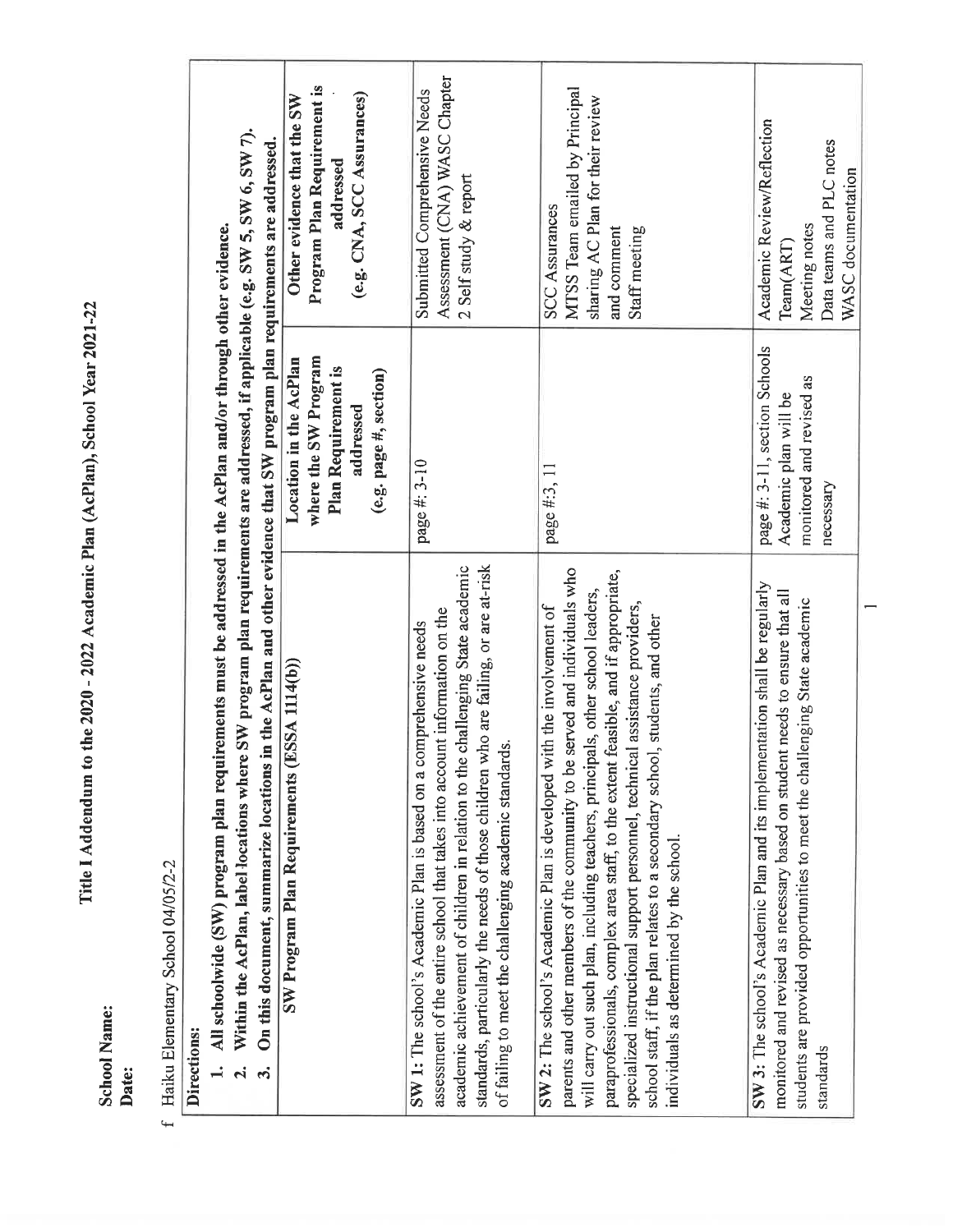School Name:<br>Date:

# Title I Addendum to the 2020 - 2022 Academic Plan (AcPlan), School Year 2021-22

|                                                                                             | School Level Leadership team        |
|---------------------------------------------------------------------------------------------|-------------------------------------|
|                                                                                             | notes                               |
|                                                                                             | Submitted/revised Academic Plan     |
|                                                                                             | End of year evaluation (EOY)        |
|                                                                                             | School Community Council (SCC)      |
| page #3, 11<br>the Hawaii Department of<br>SW 4: The school's Academic Plan is available to | School website                      |
| Education, parents, and the public and the information contained in such plan is            | SCC meetings                        |
| in an understandable and uniform format and, to the extent practicable,                     | Parent/family engagement activities |
| provided in a language that the parents can understand.                                     | PTA                                 |
|                                                                                             | Title I annual meeting              |
|                                                                                             | School newsletters                  |
|                                                                                             |                                     |
| page #: 3, 7<br>Plan is developed in<br>SW 5: If appropriate and applicable, the Academic   | Fresh Fruit and Veggie Program      |
| coordination and integration with other federal, state, and local services,                 | Artists in the School               |
| under this Act, violence<br>resources, and programs (e.g., programs supported               | <b>DARE</b>                         |
| prevention programs, nutrition programs, housing programs, Head Start                       | YMCA                                |
| programs, adult education programs, career and technical education programs,                | Digital Bus                         |
| and schools implementing comprehensive support and improvement activities                   | Haiku School Foundation             |
| or targeted support and improvement activities)                                             | Caring K-9                          |
|                                                                                             | Guest speakers                      |
|                                                                                             | Career Day                          |
|                                                                                             | Family Night                        |
| page #3-11<br>SW 6: The Academic Plan includes a description of the strategies that the     | Submitted Comprehensive Needs       |
| is, including a description of<br>school will be implementing to address school need        | Assessment (CNA)                    |
| how such strategies will-                                                                   | WASC self study & report            |
|                                                                                             | After school tutoring               |
| (i) provide opportunities for all children, including each of the subgroups of              | Project Lead the Way                |
| students (i.e. economically disadvantaged, major racial and ethnic groups,                  | <b>RTI</b>                          |
| children with disabilities, English learners) to meet the challenging State                 | 밈                                   |
| academic standards;                                                                         | Counseling                          |
|                                                                                             | <b>MTSS</b>                         |
| (ii) use methods and instructional strategies that strengthen the academic                  | Professional Development            |

 $\overline{\mathcal{L}}$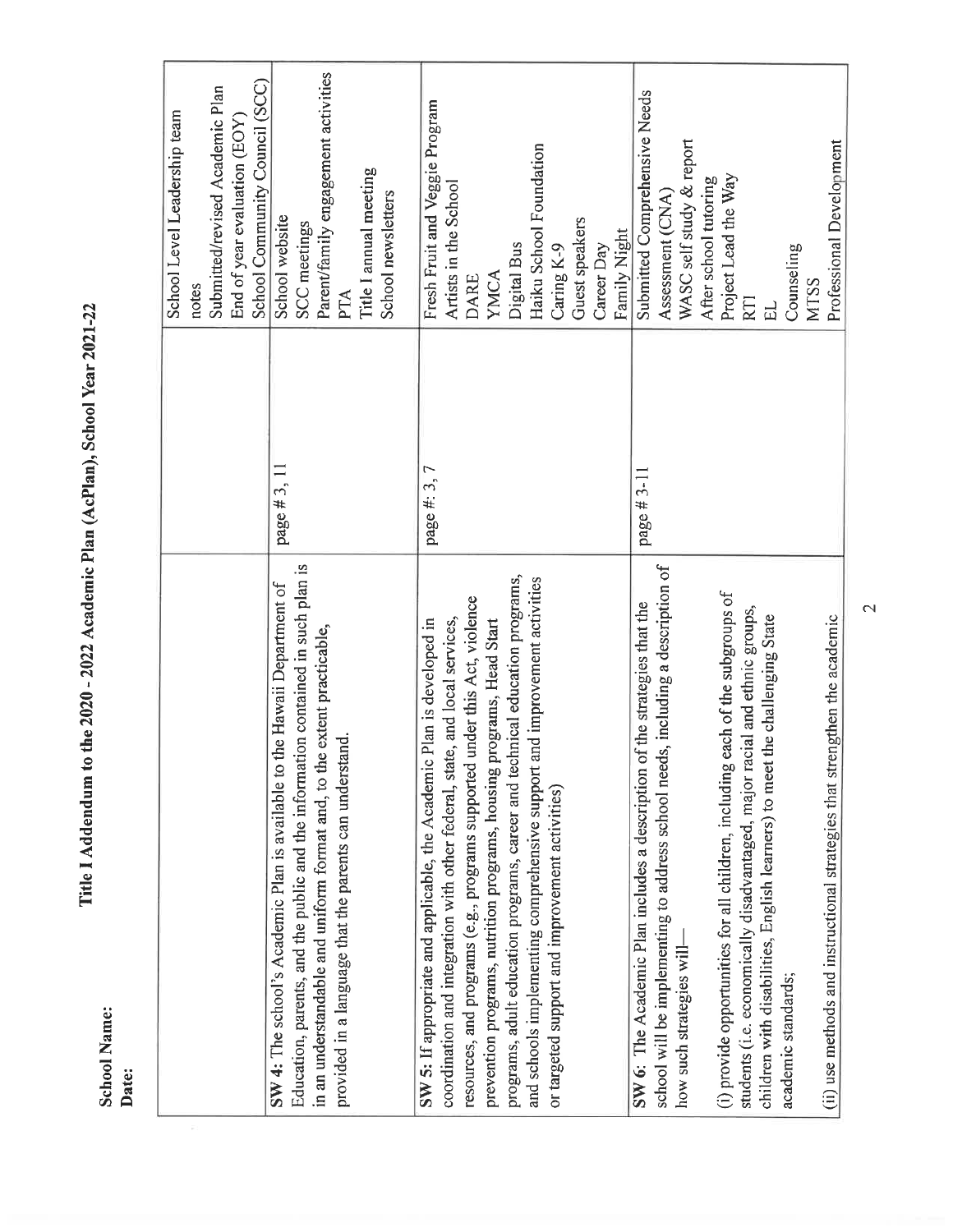| <b>School Name:</b><br>Date:                                                                                                                                                                                                                                                                      | スメール アプリス |                                                                   |
|---------------------------------------------------------------------------------------------------------------------------------------------------------------------------------------------------------------------------------------------------------------------------------------------------|-----------|-------------------------------------------------------------------|
| program in the school, increase the amount and quality of learning time, and<br>help provide an enriched and accelerated curriculum, which may include<br>programs, activities, and courses necessary to provide a well-rounded<br>education; and                                                 |           | Stetson Inclusion Model<br>Caring K-9<br>Head Start<br><b>SEL</b> |
| but particularly the needs of<br>those at risk of not meeting the challenging State academic standards, through<br>(iii) address the needs of all children in the school,<br>activities which may include-                                                                                        |           | Student Service Coordinator                                       |
| strategies to improve students' skills outside the academic subject<br>instructional support services, mentoring services, and other<br>(I) counseling, school-based mental health programs, specialized<br>areas:                                                                                |           |                                                                   |
| postsecondary credit while<br>preparation for and awareness of opportunities for postsecondary<br>technical education programs and broadening secondary school<br>education and the workforce, which may include career and<br>students' access to coursework to earn<br>$\bigoplus$              |           |                                                                   |
| Baccalaureate, dual or concurrent enrollment, or early college high<br>Placement, International<br>still in high school (such as Advanced<br>schools);                                                                                                                                            |           |                                                                   |
| model to prevent and address<br>problem behavior, and early intervening services, coordinated with<br>similar activities and services carried out under the Individuals<br>with Disabilities Education Act (20 U.S.C. 1400 et seq.);<br>(III) implementation of a schoolwide tiered i             |           |                                                                   |
| instruction and use of data from academic assessments, and to<br>recruit and retain effective teachers, particularly in high-need<br>professional development and other activities for teachers,<br>paraprofessionals, and other school personnel to improve<br>subjects; and<br>$\sum_{i=1}^{n}$ |           |                                                                   |
| (V) strategies for assisting preschool children in the transition from early<br>elementary school<br>childhood education programs to local<br>programs;                                                                                                                                           |           |                                                                   |

Title I Addendum to the 2020 - 2022 Academic Plan (AcPlan), School Year 2021-22